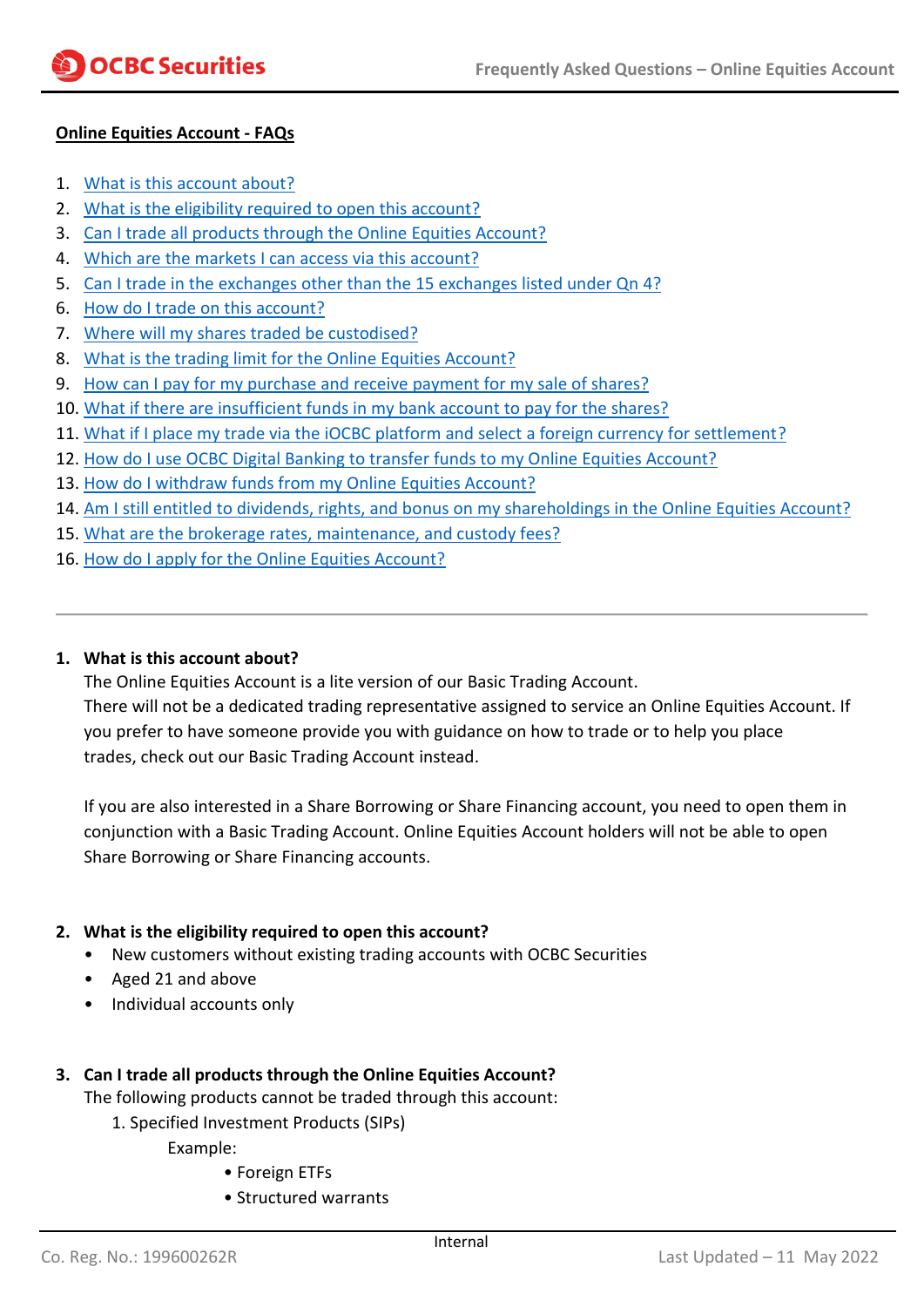

- Daily Leveraged Certificates (DLCs)
- 2. Over-The-Counter (OTC) products
	- Example:
		- Unlisted bonds
		- Structured products
			- Equity-Linked Note (ELN)
			- Fixed Coupon Note (FCN)
			- Bonus Enhanced Note (BEN)
- 3. CPF and SRS investment modes are not allowed

# <span id="page-1-0"></span>**4. Which are the markets I can access via this account?**

You can access these 15 markets:

- 1. American Stock Exchange (AMEX)
- 2. Australian Securities Exchange (ASX)
- 3. Bursa Malaysia (BURSA)
- 4. Hong Kong Stock Exchange (HKEX)
- 5. Indonesia Stock Exchange (IDX)
- 6. London Stock Exchange (LSE)
- 7. National Association of Securities Dealers Automated Quotations (NASDAQ)
- 8. New York Stock Exchange (NYSE)
- 9. Philippines Stock Exchange (PHS)
- 10. Stock Exchange of Thailand (SET)
- 11. Singapore Stock Exchange (SGX)
- 12. Shenzhen "B"(SZSE)
- 13. Shanghai "A"(SSE A)
- 14. Shanghai "B"(SSE B)
- 15. Tokyo Stock Exchange (TSE)

#### <span id="page-1-1"></span>**5. Can I trade in the exchanges other than the 15 exchanges listed above?**

The other exchanges cannot be accessed using an Online Equities Account as they are only accessible via offline trading through a Trading Representative.

If you wish to access even more exchanges, consider our Basic Trading Account instead where a Trading Representative (TR) will be able to help you place trades in other exchanges.

#### <span id="page-1-2"></span>**6. How do I trade on this account?**

You can only trade online. Here are the platforms you can trade on:

- OCBC Digital Banking platforms. Please call OCBC Bank Contact Centre at 1800 363 3333 if you have any questions regarding the OCBC Digital Banking features.
- iOCBC Trading platform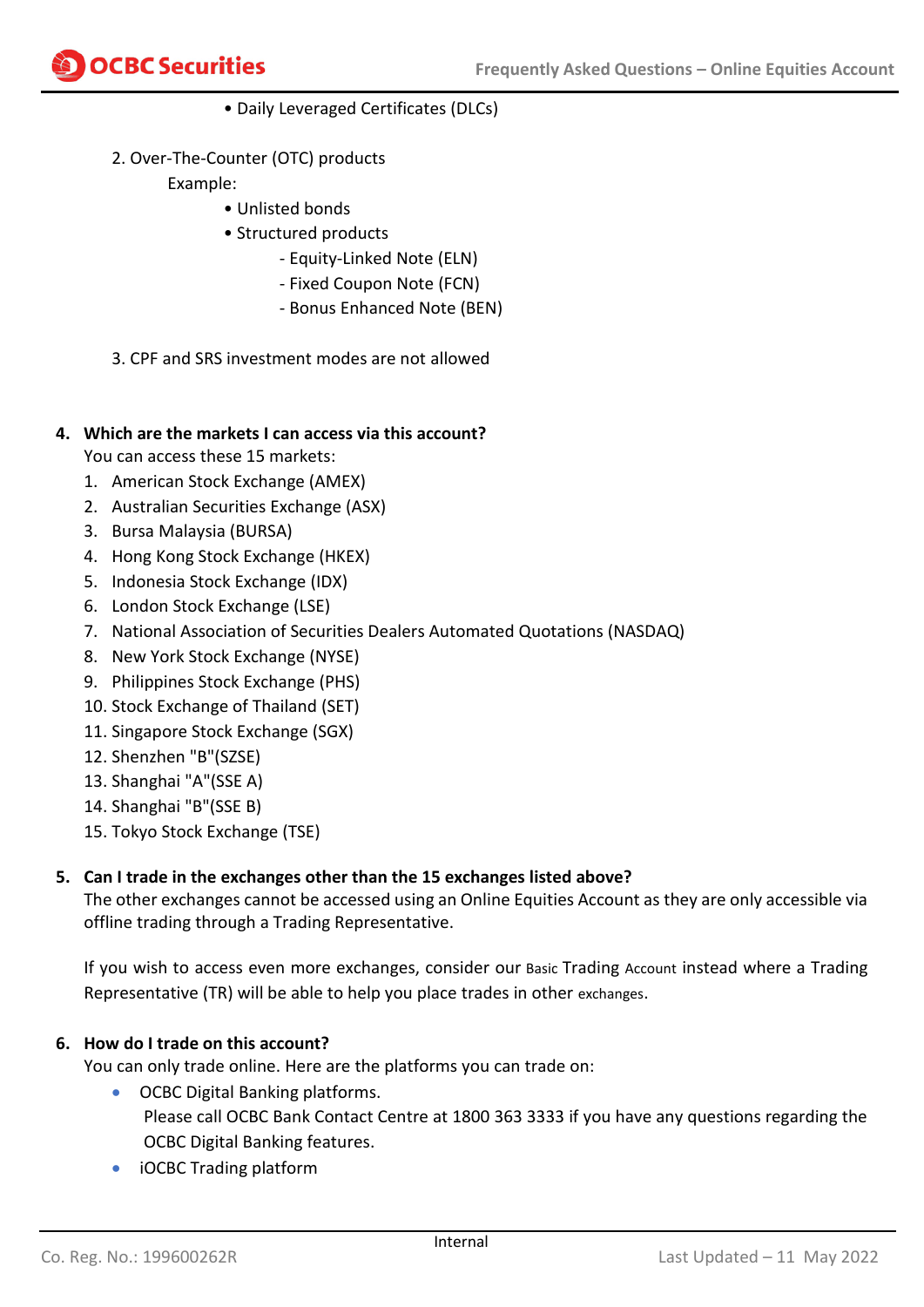# **OCBC Securities**

#### <span id="page-2-0"></span>**7. Where will my shares traded be custodised?**

Your Online Equities Account will be linked to a designated sub-account maintained by OCBC Securities Private Limited (OSPL) with the Central Depository Private Limited (CDP).

When you deposit or purchase securities listed on the Singapore Exchange (SGX) into or through your Online Equities Account, they will be custodised in this sub-account.

For securities listed in other foreign stock exchanges, they will also be custodised with OCBC Securities which maintains an account with an established global custody service provider.

Thus all securities purchases will be cleared and custodised in these sub-accounts linked to your Online Equities Account and only these custodised securities can be sold through this account. You should have sufficient securities to deliver against your sale contracts to avoid any buying-in and penalty by SGX and/or other stock exchanges.

If you prefer your SGX shares to be custodised directly with Central Depository Private Limited (CDP), check out our Basic Trading Account instead.

### <span id="page-2-1"></span>**8. What is the trading limit for the Online Equities Account?**

A range of trading limit will be provided depending on your profile as assessed by OSPL, up to SGD 50,000.

If you are looking to trade more than that, consider our Basic Trading Account instead.

#### <span id="page-2-2"></span>**9. How can I pay for my purchase and receive payment for my sale of shares?**

Your Online Equities Account must be linked via GIRO to your OCBC current or savings account. For trades transacted in SGD, settlement will be automatic via GIRO from this account.

For foreign currencies, trade through OCBC Digital Banking platformsto pay with an OCBC Global Savings Account.

As settlement via OCBC Global Savings Account is not available on iOCBC trading platform, please only select SGD as the settlement currency to ensure your trades can be settled successfully when trading through iOCBC.

In the event that you have accidentally selected foreign currencies for settlement, please transfer your funds via Telegrahic Transfer into your Online Equities Account by the due date. Once payment has been made, please notify us via email at equitiestrading@ocbcsec.com with the following details:

- Your full name per our records
- Your account number
- Date of transfer
- Amount transferred
- Purpose of transfer
- Contract number of relevant trades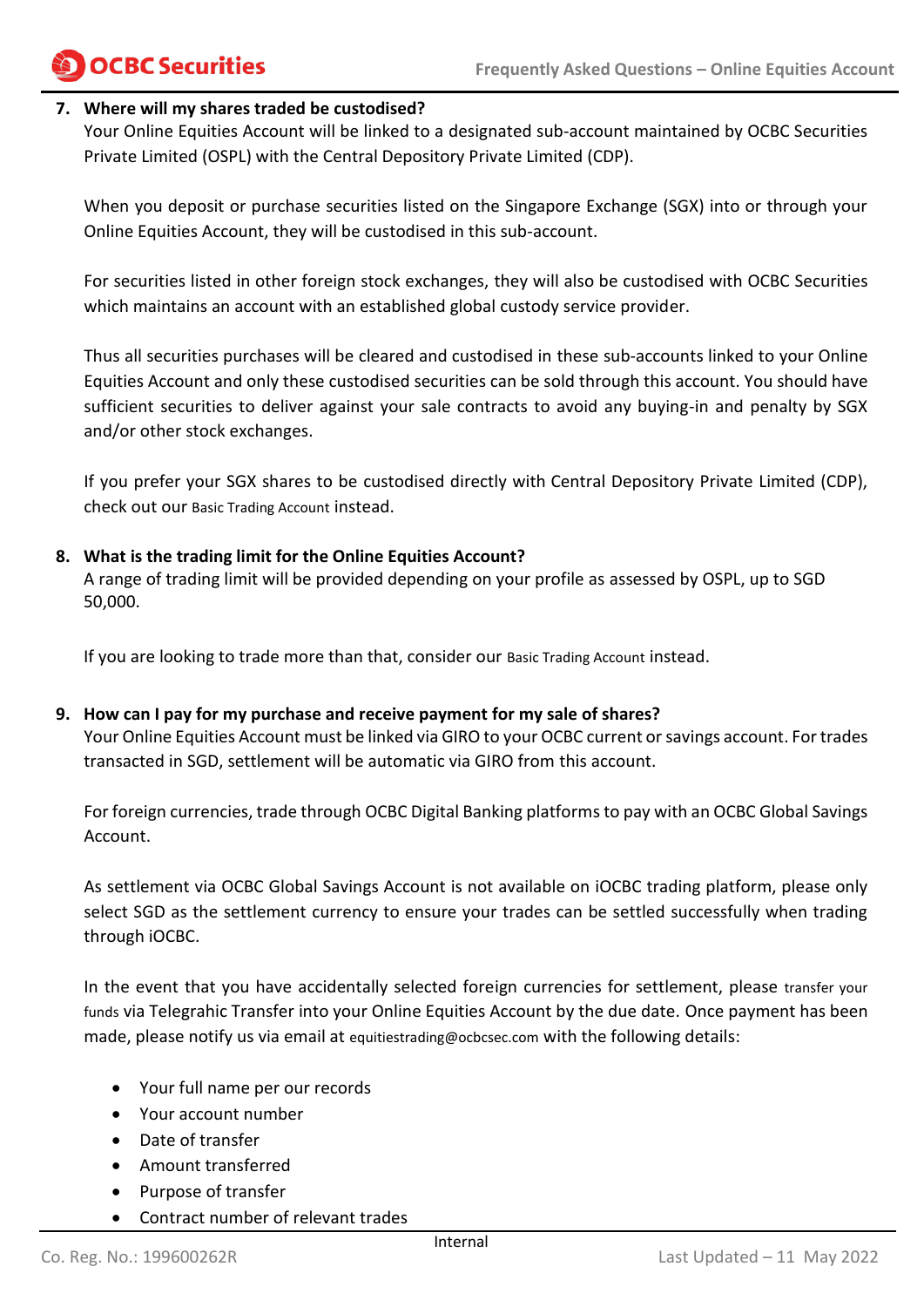<span id="page-3-1"></span>Settlement for your trading transactions, including share purchases, contra losses, sales proceeds and contra gains will be initiated on due date or contra date and debited/credited to your bank account one market day after that. Please ensure that your bank account has sufficient funds by due date for the deductions.

Different markets have different due dates. For more information about the various due dates and contra dates, please visit the OCBC Securities website under the "Fees, payments and settlements" section on our Help & Support page.

If no funds are received in full for your trades by the due date, the shares will be forced-sold.

#### <span id="page-3-0"></span>**10. What if there are insufficient funds in my bank account to pay for the shares?**

There will be another attempt to deduct the funds from your relevant bank account(s) one market day after due date. If the deduction is still unsuccessful, the shares will be forced-sold. Please note that the trading behaviour and activities of the Online Equities Account is subject to regular review. The account may be suspended if there are multiple instances of forced-selling or outstanding contra losses.

#### **11. How do I withdraw funds from my Online Equities Account?**

You may withdraw available funds from your Online Equities Account by contacting us via email at equitiestrading@ocbcsec.com.

Your withdrawal request is subject to OSPL's approval and provided that there are no outstanding amounts due from you to OSPL, including but not limited to contra losses/fees owed by you to OSPL. Funds withdrawn will be credited into your OCBC banking account linked to your Online Equities Account. Any form of cash withdrawal shall not be permitted.

# **12. Am I still entitled to dividends, rights, and bonus on my shareholdings in the Online Equities Account?**

Yes. All corporate action proceeds will be credited to your OCBC banking account via GIRO in SGD.

#### <span id="page-3-2"></span>**13. What are the commission rates, maintenance, and custody fees?**

| <b>Market</b> | Rate  | <b>Minimum commission</b> |
|---------------|-------|---------------------------|
| <b>SGX</b>    | 0.15% | <b>SGD 25</b>             |
| US            | 0.15% | <b>USD 20</b>             |
| HK            | 0.15% | <b>HKD 150</b>            |
| SH "A"        | 0.15% | <b>RMB 80</b>             |
| <b>SET</b>    | 0.30% | <b>THB 500</b>            |
| <b>BURSA</b>  | 0.30% | <b>MYR 70</b>             |
| <b>ASX</b>    | 0.30% | <b>AUD 70</b>             |
| <b>TSE</b>    | 0.30% | JPY 3,000                 |

# **Online trading commission rates**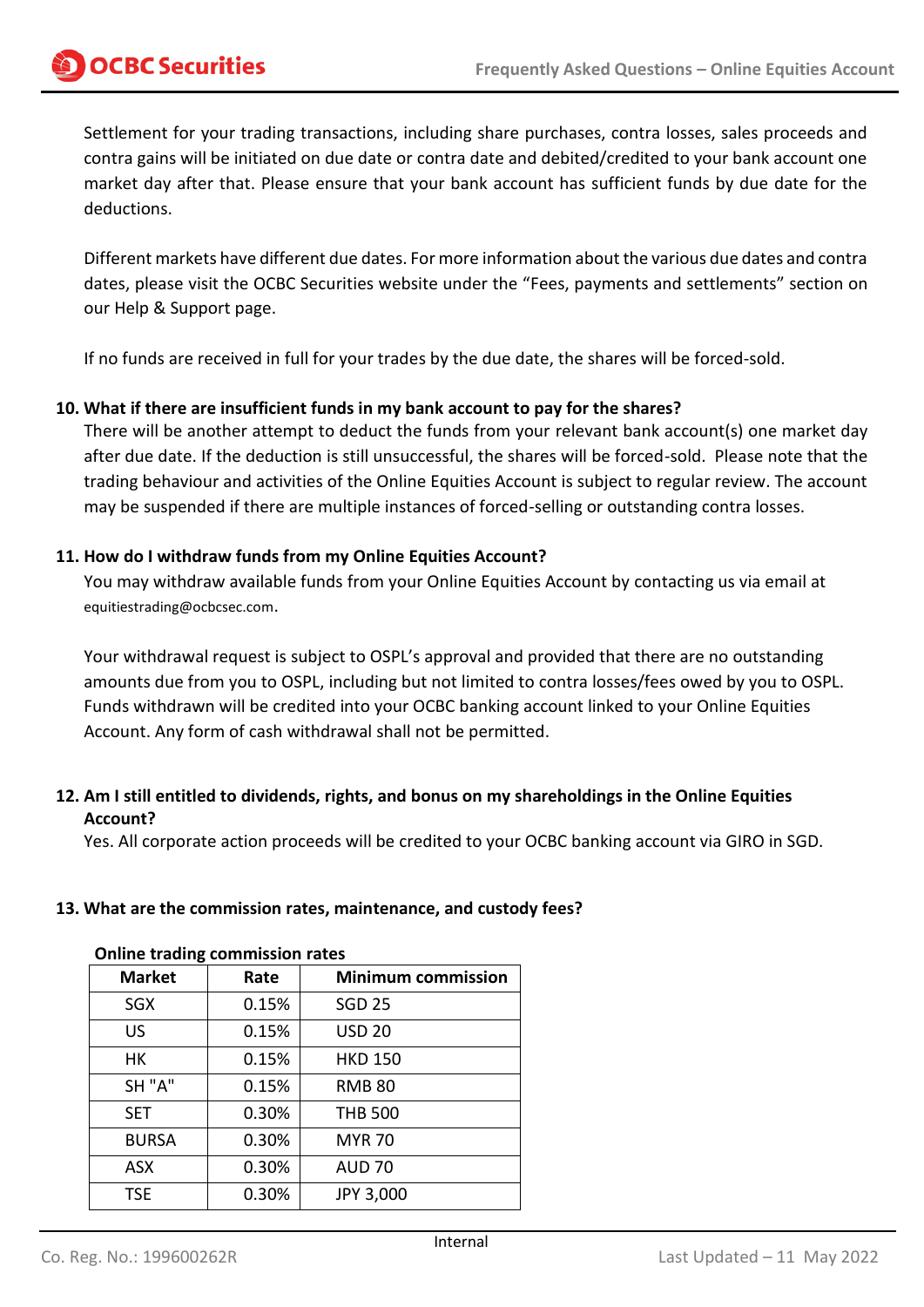| LSE.          | 0.30% | <b>GBP 55</b>   |
|---------------|-------|-----------------|
| <b>PSE</b>    | 0.30% | <b>PHP 550</b>  |
| IDX           | 0.30% | <b>IDR 100k</b> |
| <b>SH "B"</b> | 0.30% | <b>USD 45</b>   |
| $SZ$ "B"      | 0.30% | <b>HKD 300</b>  |

All trades are additionally subject to prevailing Goods & Services Tax ("GST"), relevant exchanges fees, stamp duty, etc, where applicable. View a list of such fees and charges on the OCBC Securities website under the "Fees, payments and settlements" section of our Help & Support page..

### **Maintenance / Custody Fees**

| <b>Foreign Custodian</b><br><b>Fees</b> | SGD 2 per counter per<br>month (subject to<br>prevailing GST if applicable) | Invoiced quarterly in arrears up to a maximum<br>of SGD 200 per quarter (or a maximum of SGD<br>67 per month)<br>(subject to prevailing GST if applicable) |  |
|-----------------------------------------|-----------------------------------------------------------------------------|------------------------------------------------------------------------------------------------------------------------------------------------------------|--|
|                                         |                                                                             | Custody fee will be waived:<br>1. For the month if you execute at least 2<br>trades in that month.                                                         |  |
|                                         | Fee Exemption                                                               | 2. For the quarter if you execute at least 6<br>trades in that quarter.                                                                                    |  |
|                                         |                                                                             | 3. If the foreign security is delisted at the<br>point when we are computing the fees                                                                      |  |

# **Corporate Action Fees**

|                         | <b>Mandatory Events</b>              |                                                                                     |  |  |
|-------------------------|--------------------------------------|-------------------------------------------------------------------------------------|--|--|
| 1                       | Cash Dividend                        | 1% on net dividend (minimum S\$3, maximum S\$50)                                    |  |  |
|                         |                                      | 7% GST or equivalent depending on payment currency                                  |  |  |
| $\overline{2}$          | Coupon (Fixed Income Coupon)         |                                                                                     |  |  |
| 3                       | <b>Capital Distribution</b>          | S\$10.70 (inclusive of GST) or<br>the equivalent in the respective payment currency |  |  |
| 4                       | Redemption                           |                                                                                     |  |  |
|                         | <b>Mandatory with Options Events</b> |                                                                                     |  |  |
| 5                       | Dividend with Option                 |                                                                                     |  |  |
| 6                       | Dividend with Stock                  | S\$10.70 (inclusive of GST)                                                         |  |  |
|                         | Reinvestment                         | or the equivalent in the respective payment currency                                |  |  |
| 7                       | Dividend with Currency Option        |                                                                                     |  |  |
| <b>Voluntary Events</b> |                                      |                                                                                     |  |  |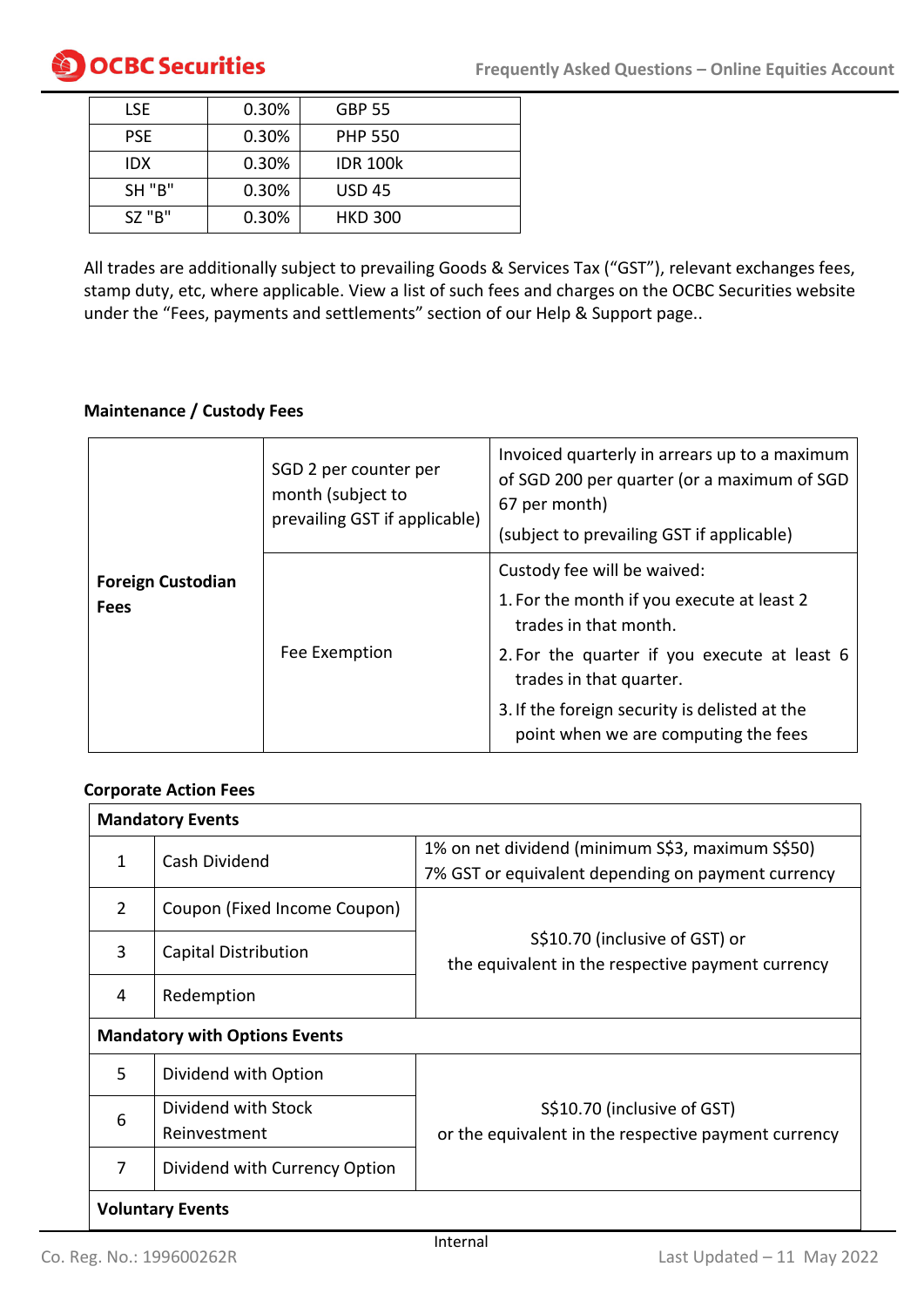| 8  | Cash/Tender/Takeover Offer          |                                                      |  |
|----|-------------------------------------|------------------------------------------------------|--|
| 9  | <b>Rights Exercise</b>              | S\$10.70 (inclusive of GST)                          |  |
| 10 | <b>Expiry of Warrants</b>           | or the equivalent in the respective payment currency |  |
| 11 | <b>Warrants Exercise Processing</b> |                                                      |  |

Note: OSPL reserves the rights to revise the fees and charges at any time or from time to time without prior notice.

#### <span id="page-5-0"></span>**14. How do I apply for the Online Equities Account?**

You can only apply for the Online Equities Account via the OCBC Digital Banking platforms:

- 1. Via desktop (OCBC Internet Banking)
	- $\triangleright$  Navigate to the "Investments & insurance" tabs on the top menu
	- ➢ Select "Market Overview" from the drop-down menu

| <b>OCBC</b> Bank                                                                       |                                                                                                                                                                                                                                                                                                                                               |                                                                                                                                                                                                                                                                                                      |                  |                 |         |
|----------------------------------------------------------------------------------------|-----------------------------------------------------------------------------------------------------------------------------------------------------------------------------------------------------------------------------------------------------------------------------------------------------------------------------------------------|------------------------------------------------------------------------------------------------------------------------------------------------------------------------------------------------------------------------------------------------------------------------------------------------------|------------------|-----------------|---------|
| Your accounts                                                                          | Payments & transfers                                                                                                                                                                                                                                                                                                                          | Investments & insurance                                                                                                                                                                                                                                                                              | Customer service | Open an account | Rewards |
| Why trade online with us?<br>Stay ahead<br>decisions.<br>Keep track<br>Be ready to act | Benefit from the expertise of our OCBC Wealth P.<br>wealth management professionals. Your account<br>stock reports and market information to support y<br>Set stock trading alerts and react swiftly to marke<br>your investment portfolio and day-to-day banking<br>Get access across 15 markets, 24x7, through Internet and Mobile Banking. | Equities<br>Market Overview<br>Watchlist<br>Portfolio<br>Manage Orders<br>Unit Trust<br>OCBC Life Goals<br><b>New</b><br>Robolnvest - ETFs & Equities<br>Blue Chip Investment Plan<br>Trading<br>Retirement portfolio<br>Initial public offering<br>Buy Insurance<br>Singapore Government Securities | <b>New</b>       |                 |         |
| Please note:<br>listed shares will be held in this sub-account.<br>markets.            |                                                                                                                                                                                                                                                                                                                                               | This is a trading account which is linked to a sub-account with OCBC Securities. Your SGX-<br>We are unable to support Australian and U.S. Tax Residents in their trading in their respective                                                                                                        |                  |                 |         |
| Apply for a new trading account                                                        |                                                                                                                                                                                                                                                                                                                                               |                                                                                                                                                                                                                                                                                                      |                  |                 |         |

- 2. Via mobile app (OCBC Mobile Banking) Invest Equities
	- ➢ Select "Invest"
	- ➢ Select "Equities" from the drop-down menu